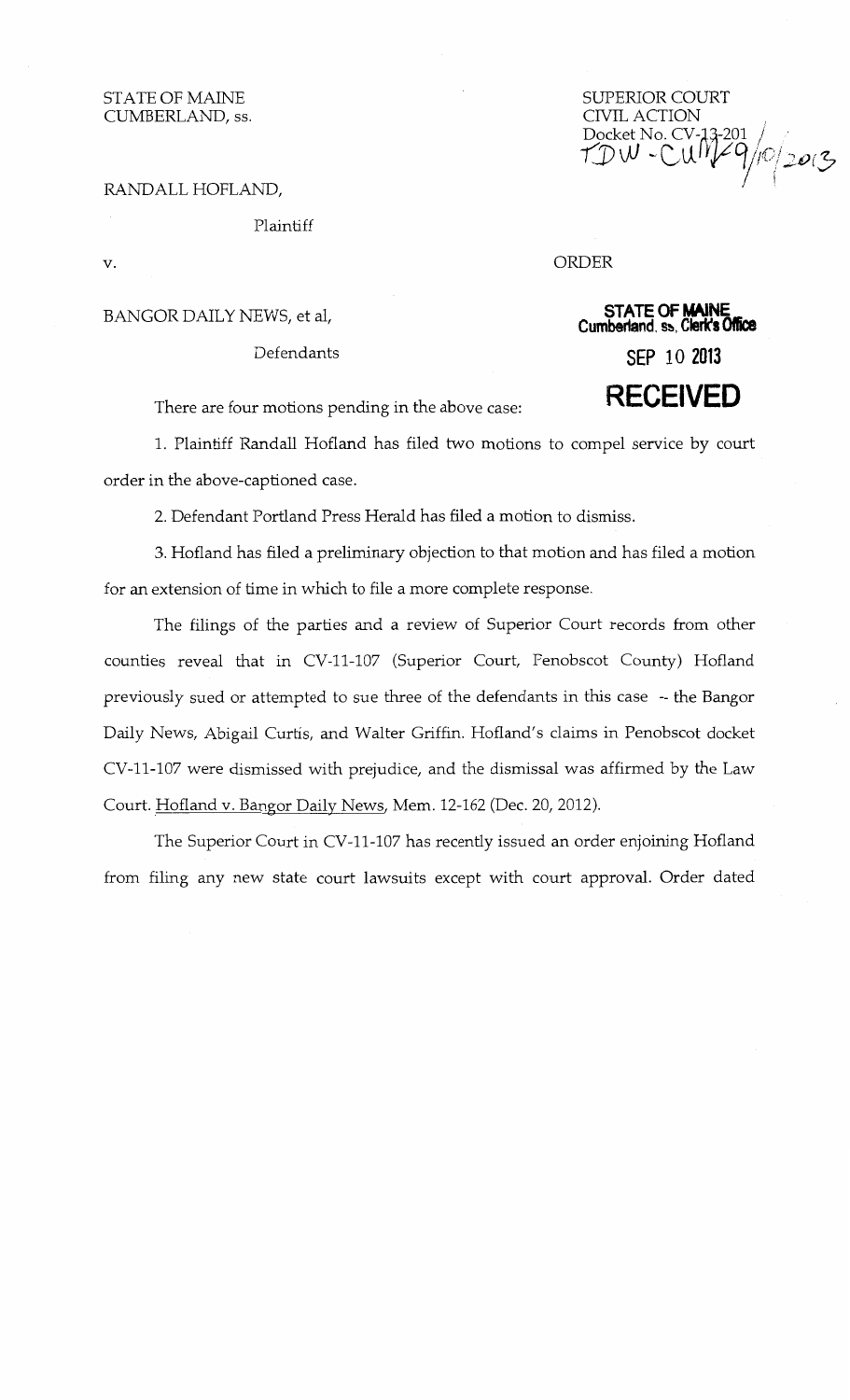August 14, 2013 (Anderson, J.) A similar order has been entered in the U.S. District Court for the District of Maine.<sup>1</sup>

While this action was filed prior to Justice Anderson's August 14, 2013 order and is therefore not covered by that order, the previous dismissal of Hofland's claims against defendants Bangor Daily News, Griffin, and Curtis requires this court to reconsider this court's prior order determining that Hofland is proceeding in good faith. Order dated May 16, 2013 (Cole, J.).

At a minimum the court cannot find that Hofland is proceeding in good faith in relitigating claims that have already been dismissed against defendants Bangor Daily News, Griffin, and Curtis. Nor can the court find that his claims against defendants Bangor Daily News, Griffin, and Curtis are not frivolous. See M.R.Civ.P. 91(b). Accordingly, his claims in this action against those defendants shall be dismissed unless within 21 days Hofland pays the standard filing fee and demonstrates pursuant to the procedure set forth in Justice Anderson's August 14, 2013 order that his claims against those three defendants are not barred by res judicata and have sufficient merit to proceed.2

Hofland's pleadings allege that defendant Kevin Miller is a reporter for the Bangor Daily News. In light of the dismissal of Hofland's prior action against the Bangor Daily and Justice Anderson's August 14, 2013 order, the court can no longer determine that Hofland is proceeding in good faith against defendant Miller. As

<sup>&</sup>lt;sup>1</sup> Hofland v. LaHaye, 2012 U.S. Dist. LEXIS 5534 (D.Me. Jan. 18, 2012).

<sup>&</sup>lt;sup>2</sup> Justice Anderson's August 14, 2013 order requires that Hofland file a complaint that conforms to notice pleading standards - which his existing pleading does not - and that Hofland must simultaneously file an accompanying request demonstrating that his claims have some potential merit. With respect to his claims against Griffin, Curtis, and the Bangor Daily, Hofland must also demonstrate why his claims against them are not barred by the dismissal of his prior complaints against them.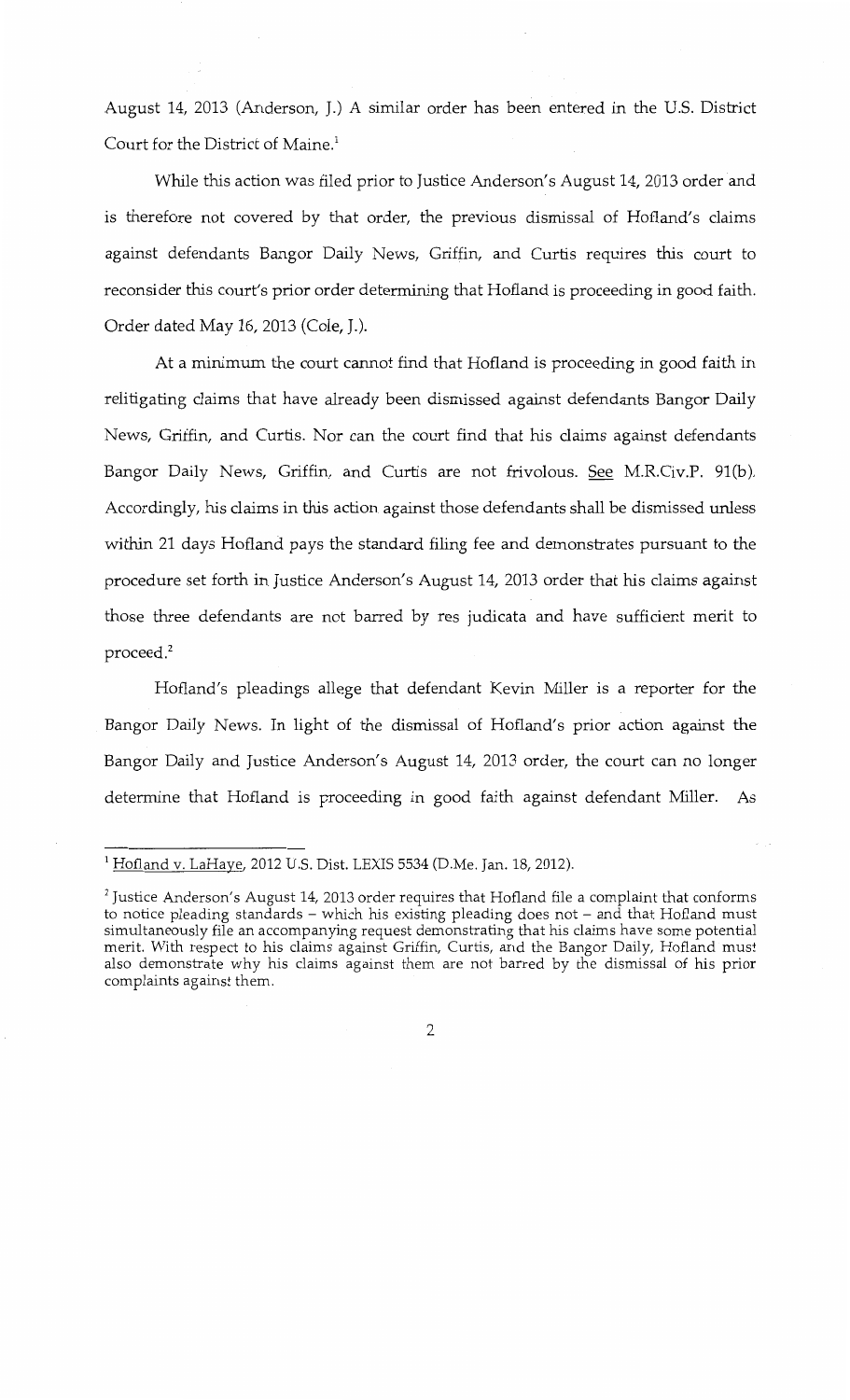against Miller, the action shall also be dismissed unless within 21 days Hofland files a complaint that conforms to notice pleading standards and demonstrates pursuant to the procedure set forth in Justice Anderson's August 14, 2013 order that his claims against Miller have sufficient merit to proceed.

As for Hofland's claims against the Portland Press Herald, the court agrees with the arguments made in the Press Herald's motion to dismiss that Hofland's complaint fails to state a claim against the Press Herald. Moreover, while Hofland is requesting an extension of time in which to file a more complete response to the Press Herald's motion, the basis of that request is Hofland's desire to submit certain federal court orders and pleadings filed in Hofland v. LaHaye, CV-09-172 (D. Me.) that he states will prove that he had justiciable legal claims in that case "that federal judges conspired to obstruct in violation of federal law including 28 U.S.C. § 1367."3 The court does not see how pleadings and orders filed in Hofland v. LaHaye will be germane to the issue of whether Hofland's complaint in this case states a claim against the Press Herald, and Hofland's motion for an extension is therefore denied.

In light of the above rulings, the court shall defer action on Hofland's motions to compel service by court order and shall also defer any consideration of the effect of the returns of service that Hofland has recently filed.<sup>4</sup> In the interim, defendants Bangor

 $3$  28 U.S.C. § 1367 is a statute addressing the supplemental jurisdiction of federal courts over certain related claims.

<sup>4</sup> Those returns of service indicate that service was made on a law firm which, according to Hofland, represents defendants Bangor Daily News, Griffin, Curtis, and Miller. This court had previously permitted Hofland to attempt service by acknowledgment pursuant to M.R.Civ.P. 4(c)(1) by sending acknowledgment forms to counsel representing defendants. See order dated June 17, 2013. However, that order did not dispense with the requirement that defendants must be served in compliance with M.R.Civ.P.  $4(d)(1)$  and  $4(d)(8)$  in the event that acknowledgments of service were not received.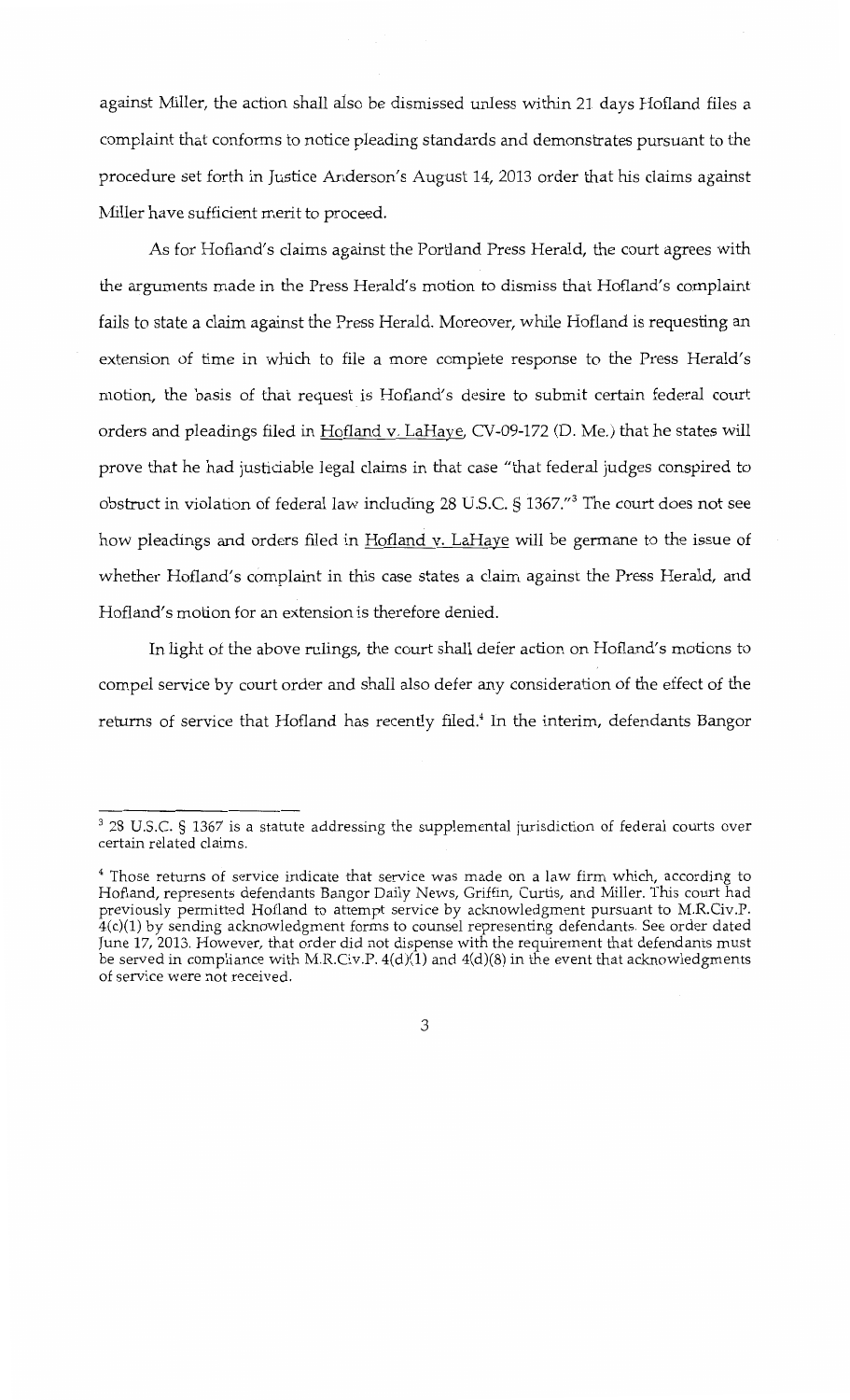Daily News, Griffin, Curtis, and Miller shall not be required to file any responsive pleadings to the complaint.

The entry shall be:

Defendant Portland Press Herald's motion to dismiss is granted. Plaintiff's motion for an extension of time in which to file a further response to that motion is denied.

This action shall be dismissed against defendants Bangor Daily News, Walter Griffin, and Abigail Curtis unless plaintiff pays the standard filing fee, files a complaint that conforms to notice pleading standards, and demonstrates pursuant to the procedure set forth in Justice Anderson's August 14, 2013 order that this action is not barred against defendants Bangor Daily News, Griffin, and Curtis by res judicata and that his claims against them have some potential merit.

This action shall be dismissed against defendant Kevin Miller unless plaintiff files a complaint that conforms to notice pleading standards and demonstrates pursuant to the procedure set forth in Justice Anderson's August 14, 2013 order that his claims against defendant Miller have some potential merit.

In the interim defendants Bangor Daily News, Griffin, Curtis, and Miller shall not be required to file any responsive pleadings to the complaint

The Clerk is directed to incorporate this order in the docket by reference pursuant to Rule 79(a).

Dated: September  $\mu$ , 2013

Thomas D. Warren Justice, Superior Court